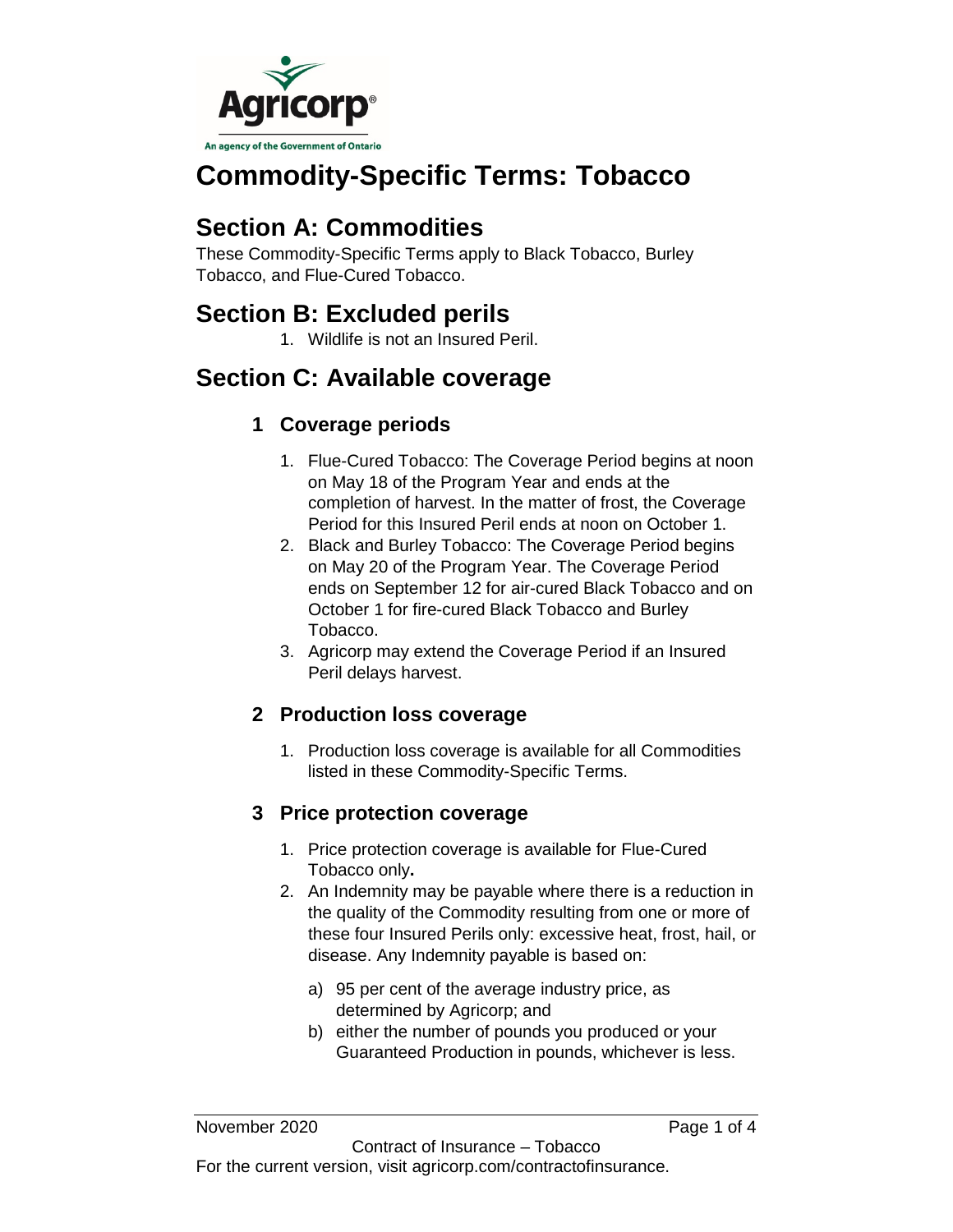- 3. This coverage is available only where there has been a reduction in quality of the Commodity and the Commodity can only be sold at a grade lower than B grade.
- 4. Any loss or damage must be reported to Agricorp before the completion of harvest.
- 5. No Indemnity is payable until after the Commodity has been sold.

#### **4 Replanting coverage**

- 1. Replanting coverage is available for all Commodities insured under these Commodity-Specific Terms.
- 2. Replanting must be completed by June 20 or by another date specified by Agricorp.
- 3. For black and burley tobacco, the minimum acreage eligible for a replanting benefit is one-half unbroken acre.
- 4. For flue-cured tobacco, the minimum acreage eligible for a replanting benefit is three acres.

#### **5 Salvage coverage**

- 1. Salvage coverage is available for Flue-Cured Tobacco only.
- 2. Work performed to Salvage the Commodity must be authorized by Agricorp before it begins or no Salvage Benefit may be payable.
- 3. Basic salvage coverage option: A Salvage Benefit may be payable only in respect of labour expenses incurred to Salvage the Commodity.
- 4. Supplementary salvage coverage option: In addition to basic salvage coverage, a supplementary Salvage Benefit may be payable where loss was caused by the Insured Perils of wind or hail only.
	- a) A Salvage Benefit under this option is payable only if the maximum Indemnity available under basic salvage coverage is less than the Salvage expenses you incurred.

## **Section D: Commodity-specific conditions**

#### **1 Registration requirements**

- 1. During the Program Year, you must hold a valid registration certificate issued by the Regulator to produce tobacco.
- 2. On or before July 15 of the Program Year, you must provide Agricorp with the current registration certificate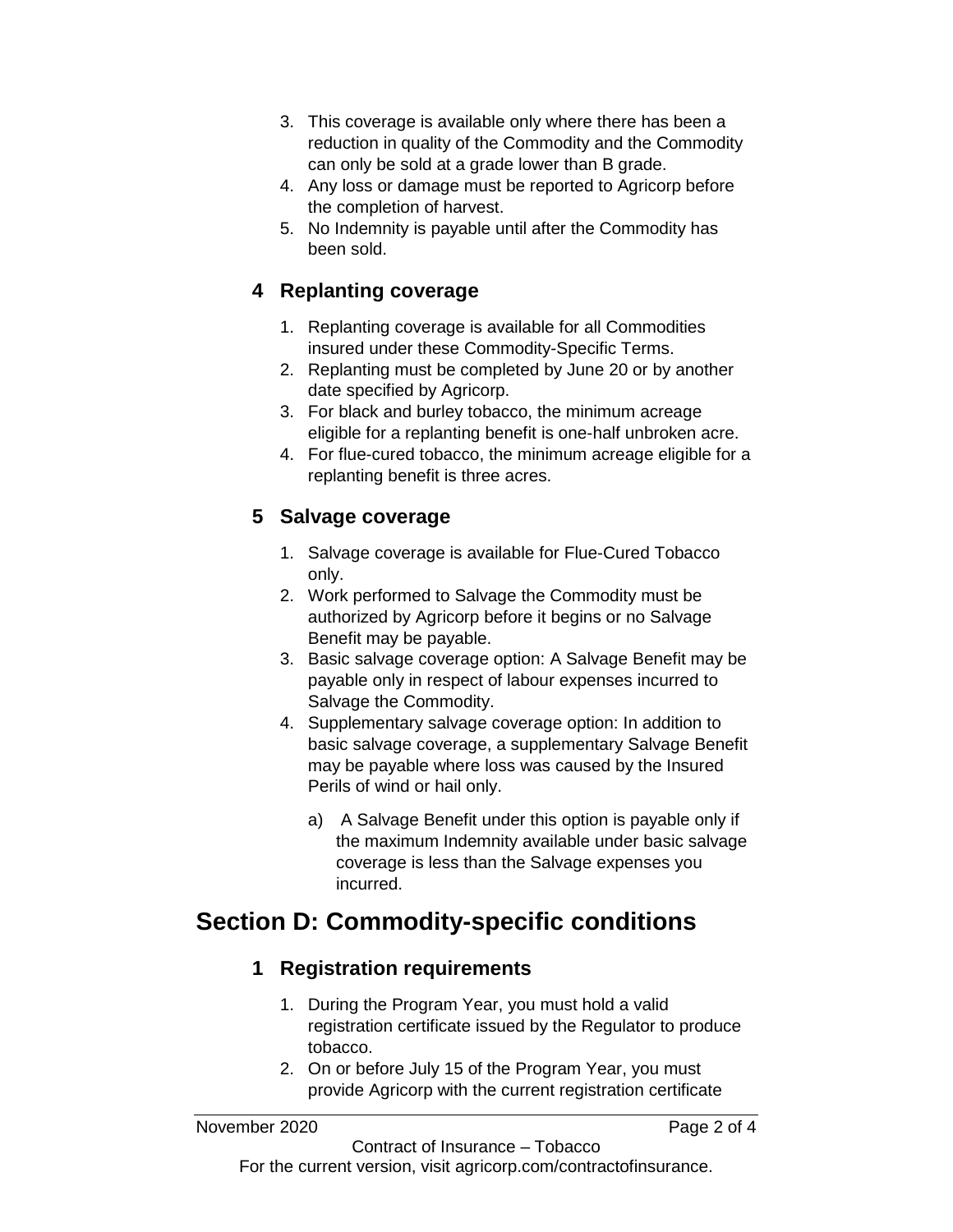number issued to you and any other information Agricorp requires. If you do not provide Agricorp with this information, we may cancel Coverage for the Commodity and will not pay any Indemnity on it.

### **2 Flue-cured tobacco**

1. If there is loss of or damage to the Commodity before noon on June 14, and Agricorp agrees that the Commodity cannot be replanted, any Indemnity payable will be one half of the amount that would be paid if the loss or damage occurred after noon on June 14.

### **3 Storage loss or damage**

- 1. You must promptly report to Agricorp any loss of or damage to a Commodity in Storage in the current or previous Program Year (i.e., Carry-over Production).
- 2. No Indemnity is payable for any loss of or damage to the Commodity during Storage.

## **4 Destruction of commodity**

- 1. If loss of or damage to the Commodity is to the extent that the Commodity cannot be Salvaged, you may request permission to destroy it at least three days before the intended destruction date. You must receive written approval from Agricorp before Destroying the Commodity.
- 2. . You must also provide Agricorp with an opportunity to inspect the Commodity before it is destroyed.
- 3. No Indemnity will be payable if you did not notify Agricorp, extend Agricorp a reasonable opportunity to inspect the Commodity before Destruction or receive our approval before Destroying the Commodity.

## **Section E: Definitions B**

#### **Black Tobacco**

Air-cured or fire-cured black tobacco grown under contract to a licensed tobacco buyer.

#### **Burley Tobacco**

Air-cured burley tobacco grown under contract to a licensed tobacco buyer.